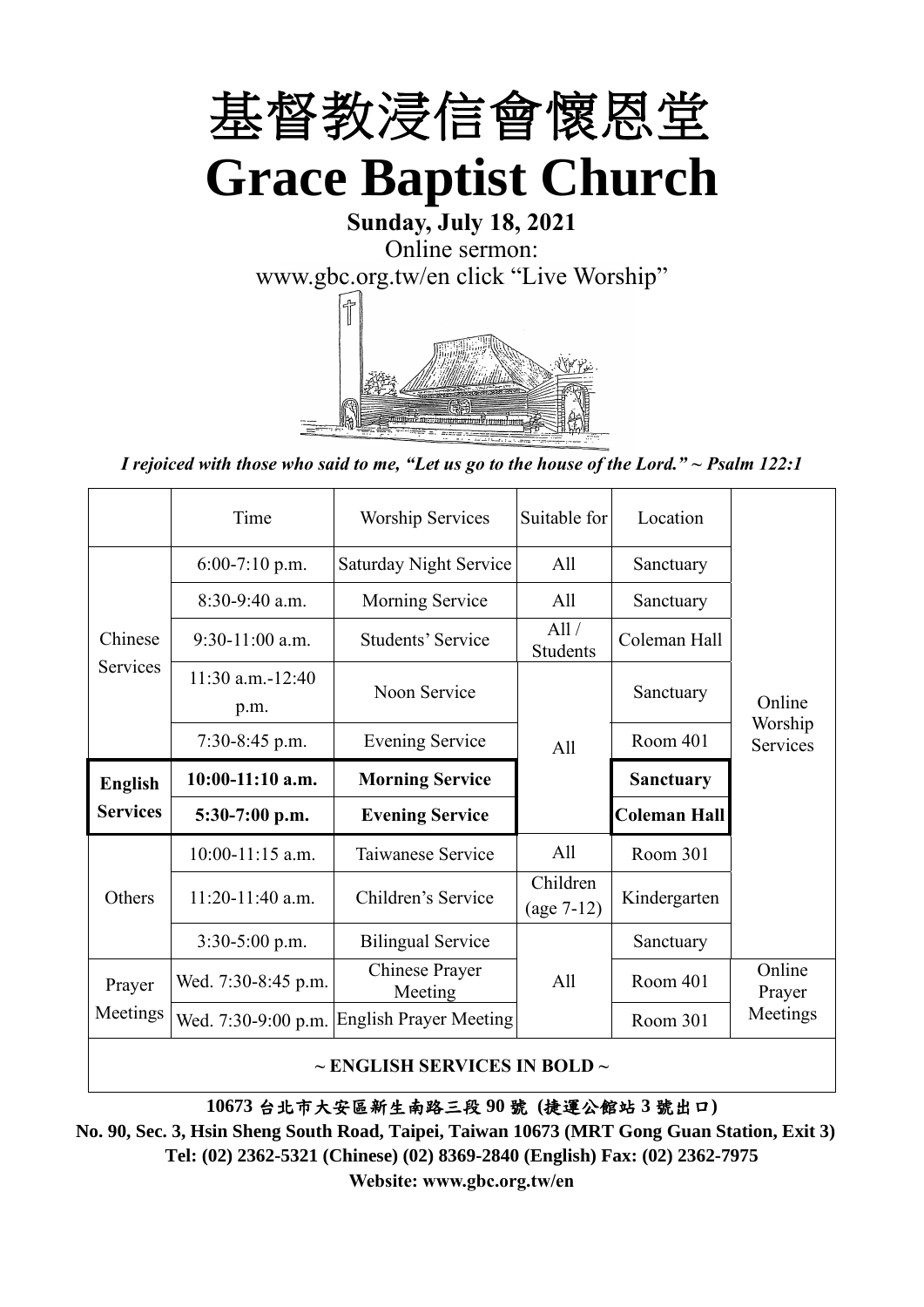#### **Welcome to Grace Baptist Church English Congregation. Thank you for choosing to worship with us and celebrate the glory of our Lord.**

|                          | Morning Worship Service – 10:00 a.m.<br>Sunday, July 18, 2021 (Online) |                         |
|--------------------------|------------------------------------------------------------------------|-------------------------|
| Prelude                  |                                                                        | Vicky Lin               |
| Greeting/Prayer          |                                                                        |                         |
| Worship through Music    | "Holy, Holy, Holy" - #68<br>"In Christ Alone"                          | Minister Kevin Wang     |
| Pastoral Prayer          |                                                                        | Pastor Nick Brideson    |
| Worship through Music    | "Saved My Soul"                                                        | Minister Kevin Wang     |
|                          | "Jesus Strong and Kind"                                                |                         |
| <b>Offertory Prayer</b>  |                                                                        | Pastor Nick Brideson    |
| Tithes and Offerings     |                                                                        |                         |
| Doxology                 |                                                                        |                         |
| Pray for Our Church      |                                                                        | Minister Priscilla Liao |
| <b>Scripture Reading</b> | Revelation 3:14-22                                                     |                         |
| Message                  | Sufficient in Christ Alone                                             | Pastor Nick Brideson    |
| <b>Response Song</b>     | "My Worth Is Not in What I Own"                                        |                         |
| Benediction              |                                                                        |                         |
| Welcome                  |                                                                        |                         |
| Closing Song             | "As the Lord Is with Us"                                               | Minister Kevin Wang     |
| Postlude                 |                                                                        | Vicky Lin               |
|                          | 2522                                                                   |                         |



#### **Our Vision Is to Spread the Gospel**

To achieve this, we aim:

- ⚫ To become a house of prayer
- ⚫ Through prayer, to build the body of Christ
- ⚫ From the body, to do the work of mission in Taipei, Taiwan, and neighboring countries *"but you will receive power when the Holy Spirit has come upon you; and you shall be My witnesses both in Jerusalem, and in all Judea and Samaria, and even to the remotest part of the earth." -* Acts 1:8 (NASB)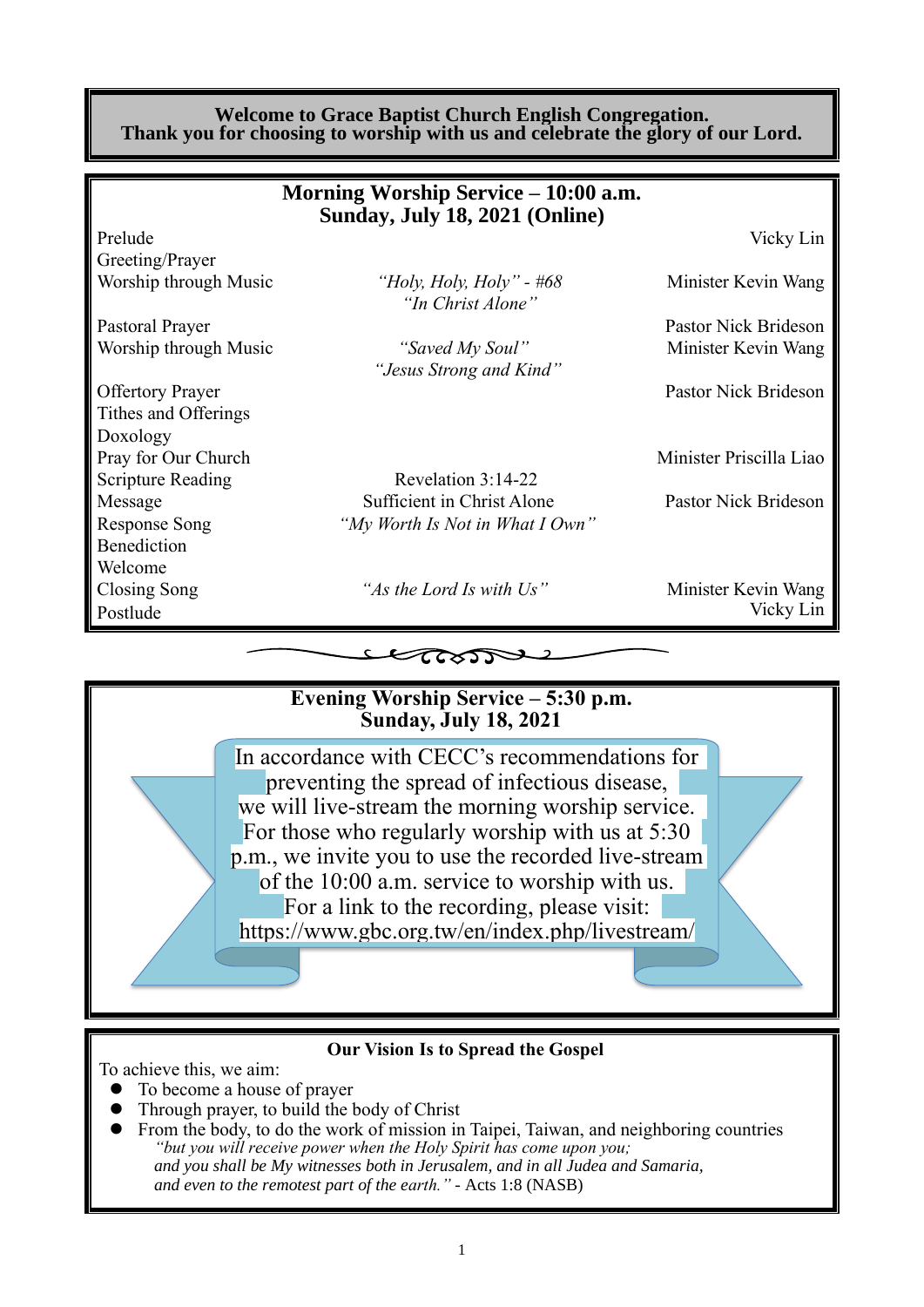## **Sermon Topic: Sufficient in Christ Alone Scripture: Revelation 3:14-22**

### **Speaker: Pastor Nick Brideson July 18, 2021**

#### **Scripture: Revelation 3:14-22 (NASB)**

<sup>14</sup> "To the angel of the church in Laodicea write:

The Amen, the faithful and true Witness, the Beginning of the creation of God, says this:

<sup>15</sup> 'I know your deeds, that you are neither cold nor hot; I wish that you were cold or hot. <sup>16</sup> 'So because you are lukewarm, and neither hot nor cold, I will spit you out of My mouth. <sup>17</sup> 'Because you say, "I am rich, and have become wealthy, and have need of nothing," and you do not know that you are wretched and miserable and poor and blind and naked, <sup>18</sup> I advise you to buy from Me gold refined by fire so that you may become rich, and white garments so that you may clothe yourself, and that the shame of your nakedness will not be revealed; and eye salve to anoint your eyes so that you may see. <sup>19</sup> 'Those whom I love, I reprove and discipline; therefore be zealous and repent. <sup>20</sup> 'Behold, I stand at the door and knock; if anyone hears My voice and opens the door, I will come in to him and will dine with him, and he with Me. <sup>21</sup> 'He who overcomes, I will grant to him to sit down with Me on My throne, as I also overcame and sat down with My Father on His throne. <sup>22</sup> 'He who has an ear, let him hear what the Spirit says to the churches.' "

**Notes:**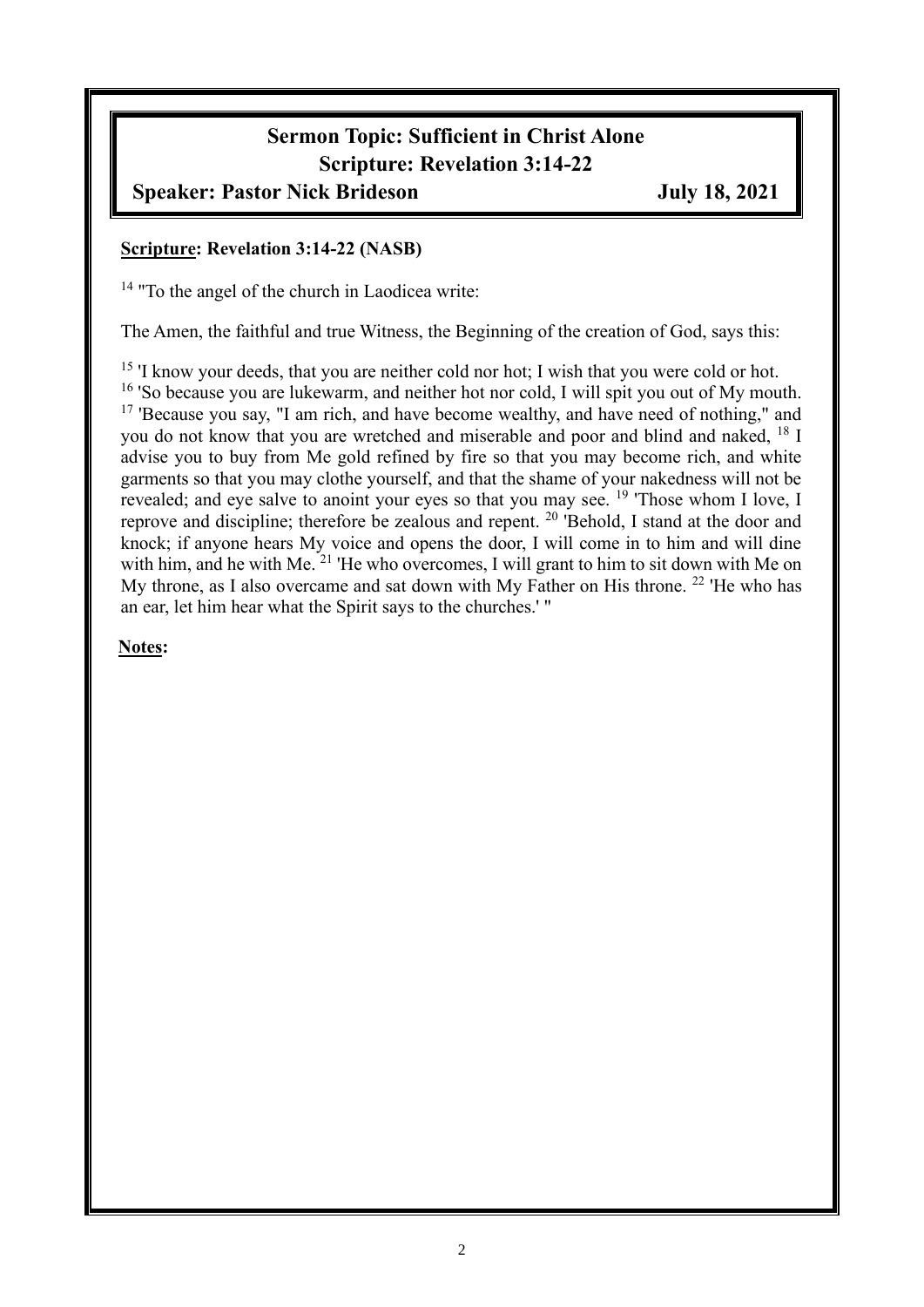### **Wednesday Night Prayer Meeting**

*"My house shall be called a house of prayer" (Matthew 21:13)* Let us be a church of prayer. We normally meet 7:30 - 9:00 p.m. every Wednesday in GBC Room 301. However, due to COVID-19, the English prayer meeting will use Zoom from now until after *July 26*. Please send an email to ecprayerteam@gbc.org.tw if you are interested in joining the Zoom prayer meeting or if you have a prayer request.

| 1st Week                                | 2nd Week | 3rd Week        | 4th Week | 5th Week  |
|-----------------------------------------|----------|-----------------|----------|-----------|
| Caring/Healing/Families Church Ministry |          | <b>Missions</b> | The Lost | The World |

### **Young Sisters Group**

Sisters Small Group is an online small group for young women between the ages of 20 and 35. The group meets on Thursday evenings at 7:30 p.m. We worship the Lord, study God's word, and support and pray for each other. If you are interested in joining the small group, please contact Johanna Ferng at [joeym.vanderwerf@gmail.com.](mailto:joeym.vanderwerf@gmail.com)

### **GBC Night Prayer (**懷恩晚禱**)**

During the time that GBC is closed for physical meetings, Senior Pastor Peter Wu and his wife Cindy are leading the GBC family to pray via video



for the COVID-19 situation and for the needs of people during this difficult time.

Pastor Wu and his wife invite you to go to the GBC Chinese website main page, https://www.gbc.org.tw, to watch the video and pray with them (and with many others online) to seek God's mercy together. The prayer video is in Chinese and is posted at 9:00 p.m. every night except Wednesday, but you can watch it anytime.

### **COVID-19 Guidelines**

Taiwan has recently had local transmission cases of COVID-19. To show love and support for the society God has put us in, we ask that you abide by the following:

- 1. All meetings in GBC are either cancelled or will continue online until after **July 26.**
- 2. Online English Morning Worship Service will be at the usual time (10:00 am.) Evening service is cancelled.
- 3. Wednesday night prayer meeting is at the usual time  $7:30 - 9:00$  p.m. but only using Zoom. (To join, email: ecprayerteam@gbc.org.tw)
- 4. Enter GBC only for specific reasons or by appointment.
- 5. Groups meeting in people's homes must abide by government restrictions and are encouraged to meet online.

#### **Please:**

- Be careful about your health and the health of others.
- Wear a mask. Check temperature. Wash hands frequently.
- See a doctor and stay home if you have a fever and/or cough.
- Pray for Taiwan and other countries.
- Join GBC's online worship service: www.gbc.org.tw/en

#### **Please Note:**

- Many classes and small groups are meeting online. Please check page 6 for leader's contact email to join.
- $\blacksquare$  No July 25 baptism service. (July baptisms will be combined with October baptisms.)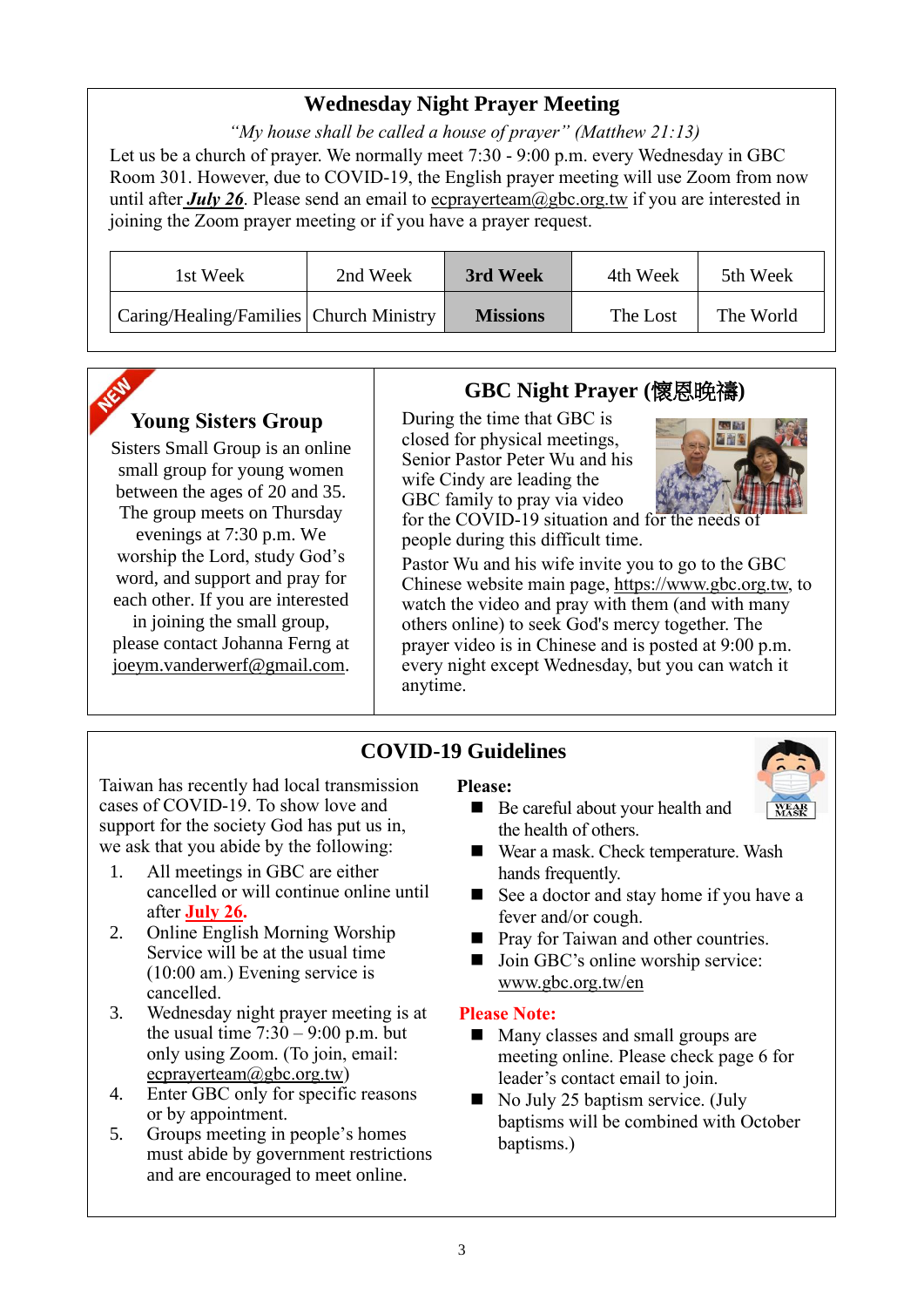

### **When GBC Reopens**

It's time to start thinking about what will happen when GBC reopens for physical meetings. Because of the pandemic, some things will be different, and some regulations will apply. Therefore we ask you to keep watching GBC website for posts on this issue, at: <https://www.gbc.org.tw/en>

### **COVID-19 India Relief Drive**

India has been one of the countries worst hit by COVID-19. In the spirit of love, we hope to raise One Million rupees (380,000 NT) to be allocated for food relief packages for at least 300 families, financial assistance to pastors/church members being treated for COVID-19, and financial assistance for families who lost someone to COVID-19.

So far (as of July 11), we have collected and sent 610,00 rupees (230,000 NT) to our partners in India. Please continue to pray for this collection.

- 1. **Deadline for collection:** July 26, 2021
- 2. **Bank transfer is available on the GBC website:** https://www.gbc.org.tw/en/index.php/offering/. (or scan the QR code)
- 3. **Please email SueJenny**: with the following details at suejenny@gbc.org.tw:
	- 1) Name of sender
	- 2) Taiwan ID number (optional)
	- 3) Last 5 digits of your bank account
	- 4) Please indicate the purpose of the offering: INDIA

#### **Welcome New Deacons**



### **We welcome Yuri Shih as our new deacon and Timothy Meesala as our new alternate deacon** Yuri Shih is currently serving as teacher of Christianity 101 and

member of the choir. He has also served as leader of the Morning Tea Ministry and took part in several India Mission Trips before the pandemic started. He is married Emily Shih, who also serves in the choir as the pianist.

Timothy Meesala came from India in 2011 and has been attending Grace Baptist church since then. Currently, he is serving in the Orphanage Ministry and leads a small group. He is married to Deborah and has 2 children.

Please keep them in your prayers as they serve in their new roles starting in July.

We would also like to express our tremendous gratitude to our outgoing deacon Michael Huang and alternate deacon Armand Lim for their service.



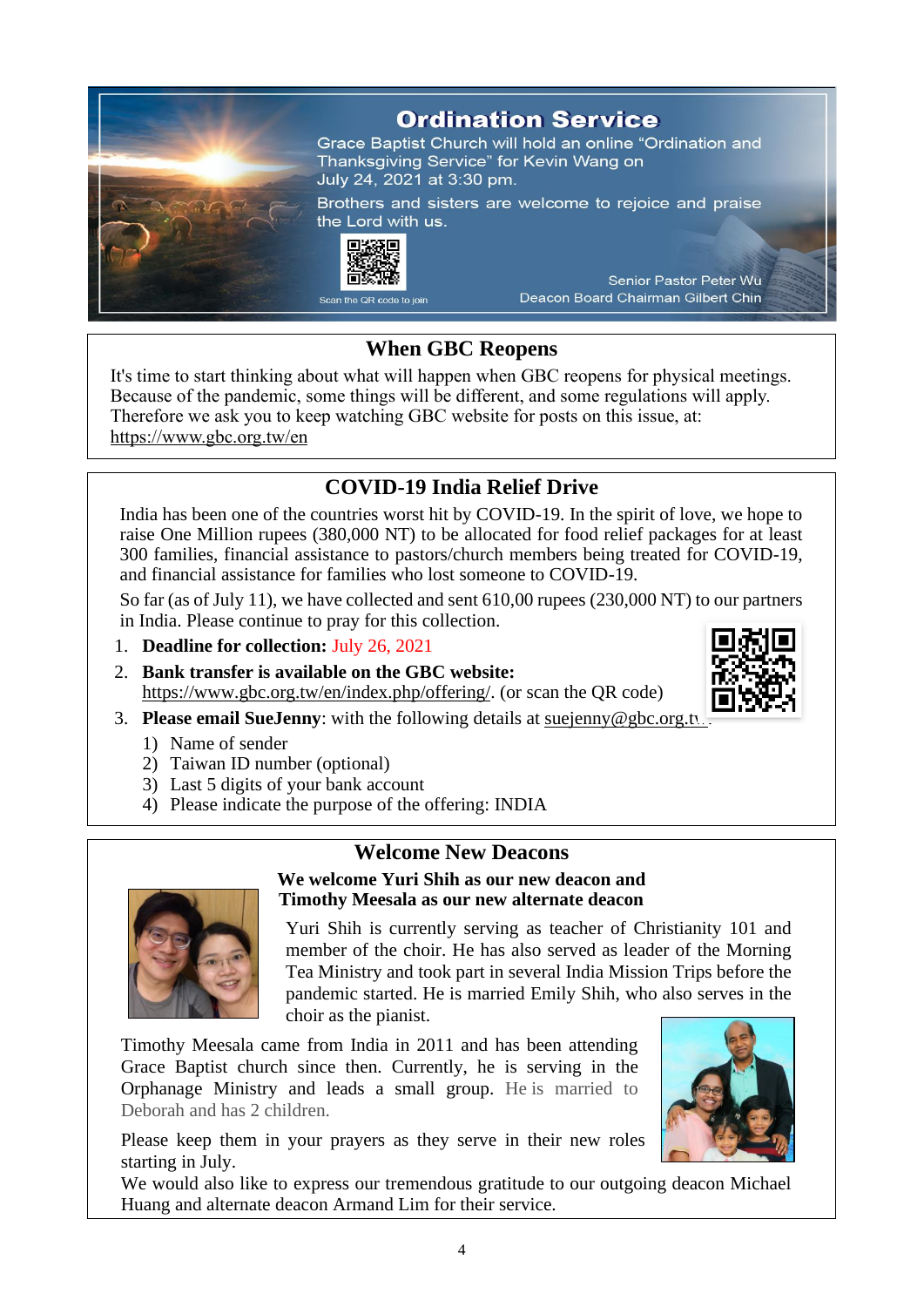### **Mabuhay Fellowship**



SueJenny Hsu suejenny@gbc.org.tw

Following GBC's COVID-19 guidelines, the Mabuhay Fellowship will temporarily suspend its 2 p.m. Tagalog

prayer meeting and Bible study in Room B05 till July 26. Let's continue to be prayerful and watchful.

The Mabuhay Fellowship comprises Filipinos aiming to share God's love and light through worship, prayer, Bible study, fellowship, gospel sharing, and ministry.

### **Young Adults Fellowship – via Google Meet**

Young Adults Fellowship is for young adults from the age of 20-35 to study God's Word and fellowship together. It



Timothy Meesala yedukondaluster@gmail.com

regularly meets 1st and 3rd Saturdays from 4:30 to 6:00 p.m. at WanFu 22 (next to GBC building); however, it now meets online via Google Meet (until further notice).

Contact Minister Kevin Wang for how to join the fellowship at:  $k$ evin $@$ gbc.org.tw.

|                                                                                                                                                                                                                                                                                                                                                                                                                                                                                                                                                             |                                                                                                                                                                                                                                                                                                                                                                                                                               | <b>English Congregation Leaders</b>                                                                                                                                                                                                                                                                                                                                                                                                                                                                         |                                                                                                                                                                                                                                                                                                                                                                 |                                                                                                                                                                                                                                                                                                                   |
|-------------------------------------------------------------------------------------------------------------------------------------------------------------------------------------------------------------------------------------------------------------------------------------------------------------------------------------------------------------------------------------------------------------------------------------------------------------------------------------------------------------------------------------------------------------|-------------------------------------------------------------------------------------------------------------------------------------------------------------------------------------------------------------------------------------------------------------------------------------------------------------------------------------------------------------------------------------------------------------------------------|-------------------------------------------------------------------------------------------------------------------------------------------------------------------------------------------------------------------------------------------------------------------------------------------------------------------------------------------------------------------------------------------------------------------------------------------------------------------------------------------------------------|-----------------------------------------------------------------------------------------------------------------------------------------------------------------------------------------------------------------------------------------------------------------------------------------------------------------------------------------------------------------|-------------------------------------------------------------------------------------------------------------------------------------------------------------------------------------------------------------------------------------------------------------------------------------------------------------------|
|                                                                                                                                                                                                                                                                                                                                                                                                                                                                                                                                                             |                                                                                                                                                                                                                                                                                                                                                                                                                               | English Pastor: Nick Brideson                                                                                                                                                                                                                                                                                                                                                                                                                                                                               |                                                                                                                                                                                                                                                                                                                                                                 |                                                                                                                                                                                                                                                                                                                   |
| <b>Pastor Nick Brideson</b>                                                                                                                                                                                                                                                                                                                                                                                                                                                                                                                                 | Minister Priscilla Liao                                                                                                                                                                                                                                                                                                                                                                                                       |                                                                                                                                                                                                                                                                                                                                                                                                                                                                                                             | Minister Kevin Wang                                                                                                                                                                                                                                                                                                                                             |                                                                                                                                                                                                                                                                                                                   |
| <b>Adult Education</b><br>/Mission                                                                                                                                                                                                                                                                                                                                                                                                                                                                                                                          | AM Worship                                                                                                                                                                                                                                                                                                                                                                                                                    | Children's<br>Education/Caring                                                                                                                                                                                                                                                                                                                                                                                                                                                                              | PM Worship                                                                                                                                                                                                                                                                                                                                                      | Youth/Fellowship                                                                                                                                                                                                                                                                                                  |
| <b>Adult Education</b><br>Nick Brideson<br>nick@gbc.org.tw<br><b>Foreign Mission:</b><br><b>Medical/Dental Team</b><br>Armand Lim<br>rmanlim@yahoo.com<br><b>VBS</b> Team<br>Priscilla Liao<br>priscilla@gbc.org.tw<br><b>Taiwan Mission:</b><br><b>TaiTung Team</b><br>Cherrie Gow Lim<br>cvgow@yahoo.com<br><b>Orphanage Ministry</b><br>Julie Chen<br>yuling0914@gmail.com<br><b>NTU Friday English</b><br><b>Conversation Group</b><br>Roy Treurnicht<br>gbcecntuclass@gmail.com<br><b>Ethiopian Students Group</b><br>Abex Tesfaye<br>abex98@gmail.com | <b>Morning Music</b><br>Cherrie Gow Lim<br>cvgow@yahoo.com<br><b>Morning Greeters</b><br>Chien Ferng<br>cferng@gmail.com<br><b>Adult Choir</b><br><b>Hand Bell Choir</b><br>Juliet Jao<br>lenyinjao@gmail.com<br><b>Hallel Singers</b><br>Cherrie Gow Lim<br>cvgow@yahoo.com<br><b>Morning Fellowship Tea</b><br>Yuri Shih<br>yuchen phone@hotmail.com<br><b>Morning Multimedia</b><br>Vicky Lin<br>gbcmorningmedia@gmail.com | <b>Cryroom Children's</b><br><b>Care Ministry</b><br>Abby Tu<br>abbbytu@gmail.com<br><b>AWANA Preschool</b><br>Joanna Peng<br>Joanna1285@hotmail.com Evening Multimedia<br><b>AWANA Spark Group</b><br>Crystal Turner<br>elisayeh@yahoo.com<br><b>AWANA T&amp;T Group</b><br>Ming Lai<br>minglai88@gmail.com<br><b>Prayer Ministry</b><br>Priscilla Liao<br>priscilla@gbc.org.tw<br><b>Hospital Visitation</b><br>Amanda Lou<br>lou.amanda@gmail.com<br><b>Small Groups</b><br>Women<br>General<br>Ministry | <b>Evening Music Team</b><br>Alex Chen<br>gbceworshipteam@gmail.com<br><b>Evening Greeters</b><br>Vicky Kuo<br>asiaglobe999@gmail.com<br><b>Grant Burgess</b><br>grantburgess@live.co.za<br><b>Evening Tea / Baptism</b><br><b>Celebration Fellowship</b><br>Michelle Cheng<br>yealincheng@yahoo.com<br><b>Baptism Support</b><br>Aline Kao<br>aline@gbc.org.tw | <b>Trinity Youth</b><br>(Grade 7 and above)<br>Grant & Kirsten<br><b>Burgess</b><br>grantburgess@live.co.za<br><b>Mabuhay Fellowship</b><br>Ava Zamora<br>avazam@yahoo.com<br><b>Young Adults</b><br>Fellowship<br>Kevin Wang<br>kevin@gbc.org.tw<br><b>Small Groups</b><br>Youth<br><b>Students</b><br>Parenting |
| <b>Secretarial staff</b>                                                                                                                                                                                                                                                                                                                                                                                                                                                                                                                                    |                                                                                                                                                                                                                                                                                                                                                                                                                               | Deacon                                                                                                                                                                                                                                                                                                                                                                                                                                                                                                      |                                                                                                                                                                                                                                                                                                                                                                 | <b>Alternate Deacon</b>                                                                                                                                                                                                                                                                                           |

5

Aline Kao aline@gbc.org.tw

Yuri Shih yuchen\_phone@hotmail.com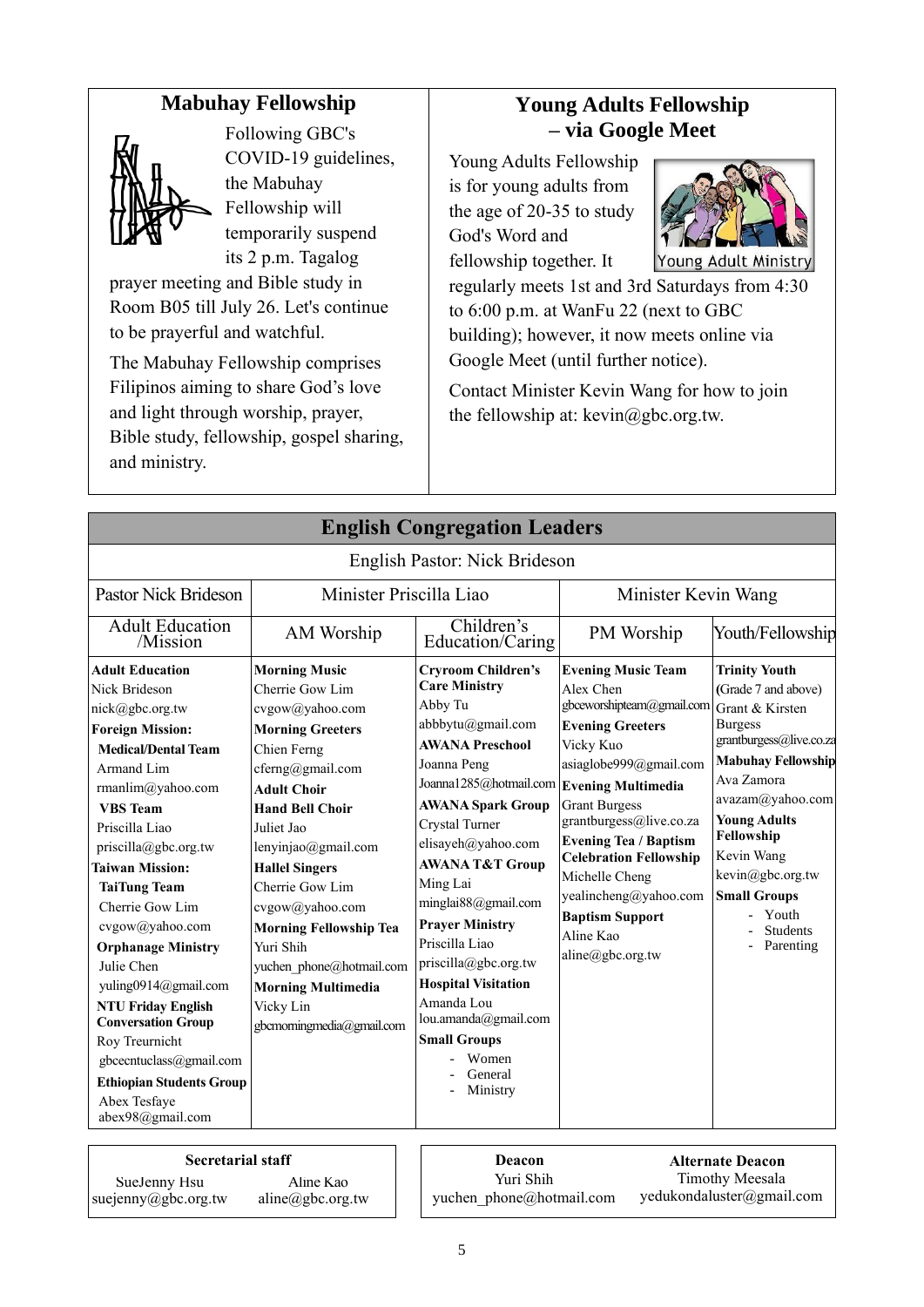#### Due to the COVID-19 situation, all Sunday classes are cancelled or online until Ĩ П July 26. For information on online classes, contact the teacher by email below. J,  $\blacksquare$

|                               |                                          | <b>★★ Sunday School Information ★★</b>                                                                                                                                                                                                                                                                    |                              | <b>Meeting tim</b>                            |  |
|-------------------------------|------------------------------------------|-----------------------------------------------------------------------------------------------------------------------------------------------------------------------------------------------------------------------------------------------------------------------------------------------------------|------------------------------|-----------------------------------------------|--|
|                               | <b>Class</b>                             |                                                                                                                                                                                                                                                                                                           | Time & Room                  | changes<br>are marked                         |  |
|                               | <b>Beginning Christian Life</b>          |                                                                                                                                                                                                                                                                                                           |                              | with "*"                                      |  |
|                               | Alpha – New and non-Christians           |                                                                                                                                                                                                                                                                                                           |                              |                                               |  |
|                               | Christianity 101 - required for baptism  | 11:30 a.m.                                                                                                                                                                                                                                                                                                |                              | yuchen_phone@hotmail.com                      |  |
| <b>Maturing Christians</b>    |                                          |                                                                                                                                                                                                                                                                                                           |                              |                                               |  |
| <b>Bible Studies for Life</b> |                                          | 9:00 a.m. class:<br>- Chien Ferng (cferng@gmail.com<br>11:30 a.m. classes:<br>- Ava Zamora (avazam@yahoo.com)<br>- Chien Ferng (cferng@gmail.com)<br>- Kevin Hartman ( <u>lou.amanda@gmail.com)</u><br>- Roy Treurnicht ( <u>roytreur@gmail.com)</u><br>4:00 p.m. class:<br>- Amy Wang (aline@gbc.org.tw) |                              |                                               |  |
| <b>Developing Leaders</b>     |                                          |                                                                                                                                                                                                                                                                                                           |                              |                                               |  |
| <b>Bible Interpretation</b>   |                                          | $*1:30 - 2:30$ p.m.                                                                                                                                                                                                                                                                                       | ross.hohl@gmail.com          |                                               |  |
|                               | Youth: Grade 7 and above                 |                                                                                                                                                                                                                                                                                                           |                              |                                               |  |
| <b>Bible Studies for Life</b> |                                          | $*11:45$ a.m. - 12:45 p.m.                                                                                                                                                                                                                                                                                | $\text{kevin}(a)$ gbc.org.tw |                                               |  |
| <b>Children</b>               |                                          |                                                                                                                                                                                                                                                                                                           |                              |                                               |  |
|                               | Nursery - Age 3 and under                | $11:20$ a.m. $-12:50$ p.m.                                                                                                                                                                                                                                                                                |                              |                                               |  |
| Preschool - Age 3 to 5        |                                          | $11:40$ a.m. - $12:40$ p.m.                                                                                                                                                                                                                                                                               |                              |                                               |  |
|                               | AWANA - Kindergarten (大班) to Grade 6     | $11:30$ a.m. $-1:00$ p.m.                                                                                                                                                                                                                                                                                 | minglai88@gmail.com          |                                               |  |
|                               |                                          | <b>★★ Fellowships – Join a fellowship directly ★★</b>                                                                                                                                                                                                                                                     |                              |                                               |  |
|                               | Fellowship                               | <b>Time</b>                                                                                                                                                                                                                                                                                               |                              | <b>Location</b>                               |  |
| Mabuhay                       |                                          | Sundays 2:00 - 4:00 p.m.                                                                                                                                                                                                                                                                                  |                              | <b>B05</b>                                    |  |
|                               | Young Adults (20 - 35 y.o.)              | 1st & 3rd Saturdays 4:30 - 6:00 p.m.                                                                                                                                                                                                                                                                      |                              | WanFu 22                                      |  |
|                               |                                          | $\star\star$ Small Groups – Contact the leader to join $\star\star$                                                                                                                                                                                                                                       |                              |                                               |  |
| Type                          | <b>Name</b>                              | Day/Time                                                                                                                                                                                                                                                                                                  |                              | <b>Location/Contact Emails</b>                |  |
| <b>Students</b>               | NTU Friday English<br>Conversation Group | Friday<br>$12:20 - 1:10$ pm                                                                                                                                                                                                                                                                               |                              | <b>NTU</b><br>roytreur@gmail.com<br>WanFu 22A |  |
|                               | <b>International Students Group</b>      | Friday<br>$7:30 - 9:00$ pm                                                                                                                                                                                                                                                                                |                              | cesaledro57@gmail.com                         |  |

|                          |                                              | $1.00 - 7.00$ pm                                      |                                                           |
|--------------------------|----------------------------------------------|-------------------------------------------------------|-----------------------------------------------------------|
| Language/<br>Nationality | <b>Ethiopian Students Group</b>              | Sunday<br>$7:00 - 9:00$ pm                            | Room 307<br>$abex98$ @gmail.com                           |
| Parenting                | Parenting Group                              | $2nd$ & 4 <sup>th</sup> Sunday<br>11:30 am - 12:30 pm | GBC Room 402<br>rod syverson@hotmail.com                  |
| Women                    | Young Sisters Group<br>$(20-35 \text{ yrs})$ | Thursday<br>$7:30 - 9:00$ pm                          | joeym.vanderwerf@gmail.com                                |
|                          | Salt & Light                                 | Sunday<br>$1:30 - 3:00$ pm                            | <b>GBC Mount of Olives Room</b><br>paulhan2908@gmail.com  |
|                          | Bilingual Interpretation Group               | Sunday<br>$3:00 - 5:00 \text{ pm}$                    | GBC Room 303<br>$cfindler(a)$ yahoo.com                   |
|                          | Crown of Beauty                              | Saturday<br>$2:00 - 4:00$ pm                          | <b>GBC</b> Mount of Olives Room<br>clemence4261@gmail.com |
| General                  | Thursday Night Bible<br><b>Study Group</b>   | Thursday<br>$7:30 - 9:00$ pm                          | GBC Room 301<br>rod syverson@hotmail.com                  |
|                          | NanGang Bible<br><b>Study Group</b>          | Friday<br>$7:00 - 9:30$ pm                            | <b>NanGang</b><br>sagitamaria@gmail.com                   |
|                          | YungHe Bible Study Group                     | *Saturday<br>$7:30 - 9:00$ pm                         | YungHe<br>yedukondaluster@gmail.com                       |
|                          | HsinChu Bible Study Group                    | Friday<br>$7:30 - 8:45$ pm                            | <b>HsinChu</b><br>rmanlim@yahoo.com                       |

 $1:30 - 2:30$  pm

Near GBC lou.amanda@gmail.com **time** 

Ministry | Hospital Visitation Group